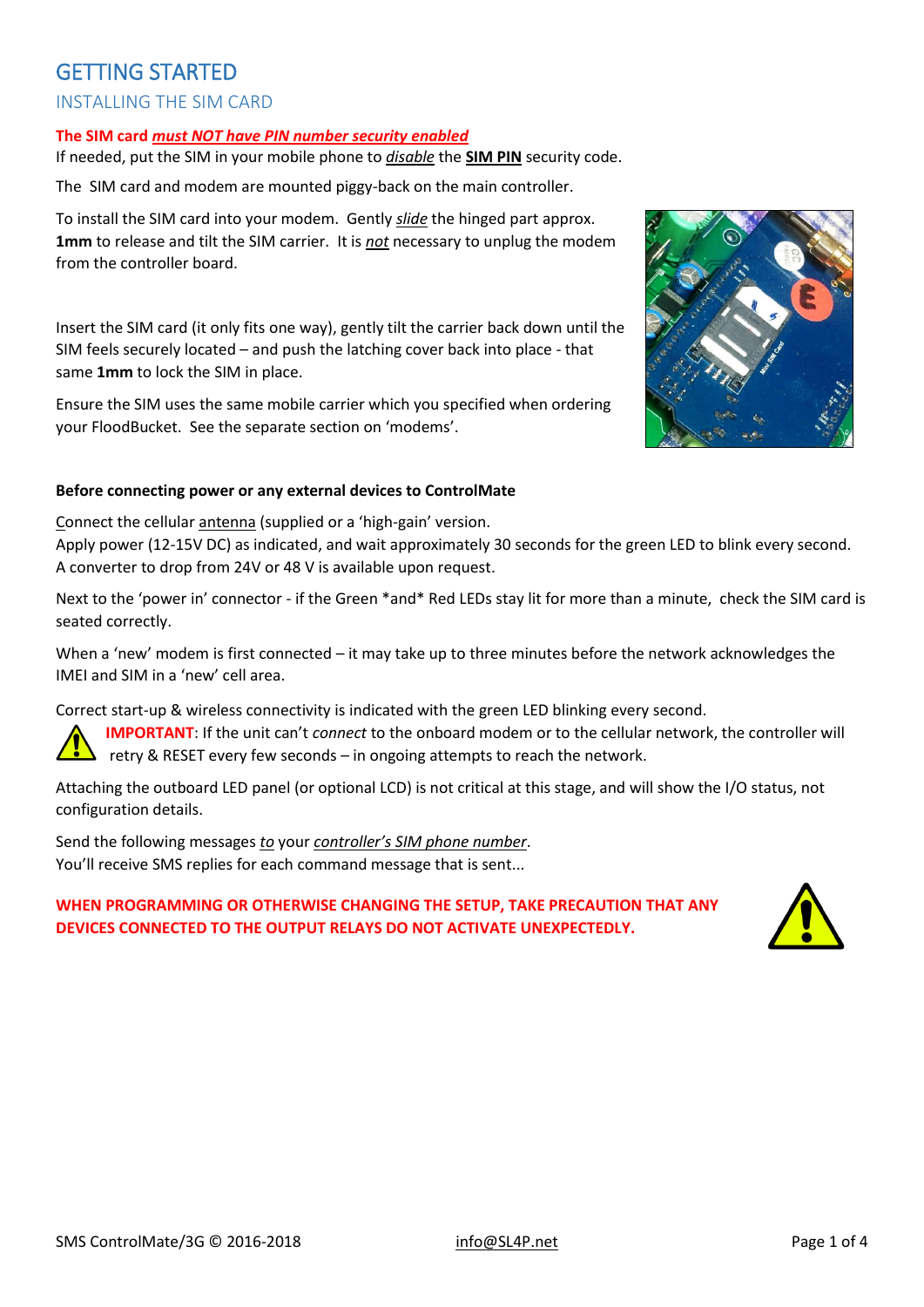### **Let's get started**

The **\*asterisk** prefix is a back-door override to *ignore* the caller's number – allowing you to start working on an *'empty'* controller. It's not needed once your number has been saved.

#### **STEP 1 – CLEAR ANY OLD CONFIGURATION SETTINGS (if necessary!)**

#### **MESSAGE 1**

**\*set clear all** (Clear ANY previous settings**)**  $<$ reply $>$ 

#### **STEP 2 – TELL THE CONTROLLER WHO** *YOU* **ARE**

ControlMate uses your caller-ID number to identify who can execute commands… We have to tell the controller who *you* are.

```
*set clinum 0 012345678 (your phone 'number' stored into user number 0)
<reply>
set cliname 0 myName mcGoo (max 16 chars as the 'name' for user number 0)
<reply>
```
Note the **\*asterisk** isn't needed once you your number is stored as a 'known' user. You can add more names and numbers (without the **\*asterisk** if they're sent from your number). Once saved, they too can send messages without the **\*asterisk**.

To check if that worked... send two commands in a single message – (see, no **\***asterisk!) **sho cli 0** (this will reply with the values you set for user number **0** above) <reply> **sho sim** (will send a message back to you about the modem, carrier & SIM card) <reply>

Now... *you* have to work through settings in the user manual to configure ControlMate the way you want it.

Once your controller is basically setup – you may send **SET CLEAR COUNT**, which zeroes some diagnostic counters that keep track of power loss/failures, missed or failed SMS/dial-in calls, and other internal events.

#### **For configuration support, send your questions to [info@SL4P.net](mailto:info@SL4P.net)**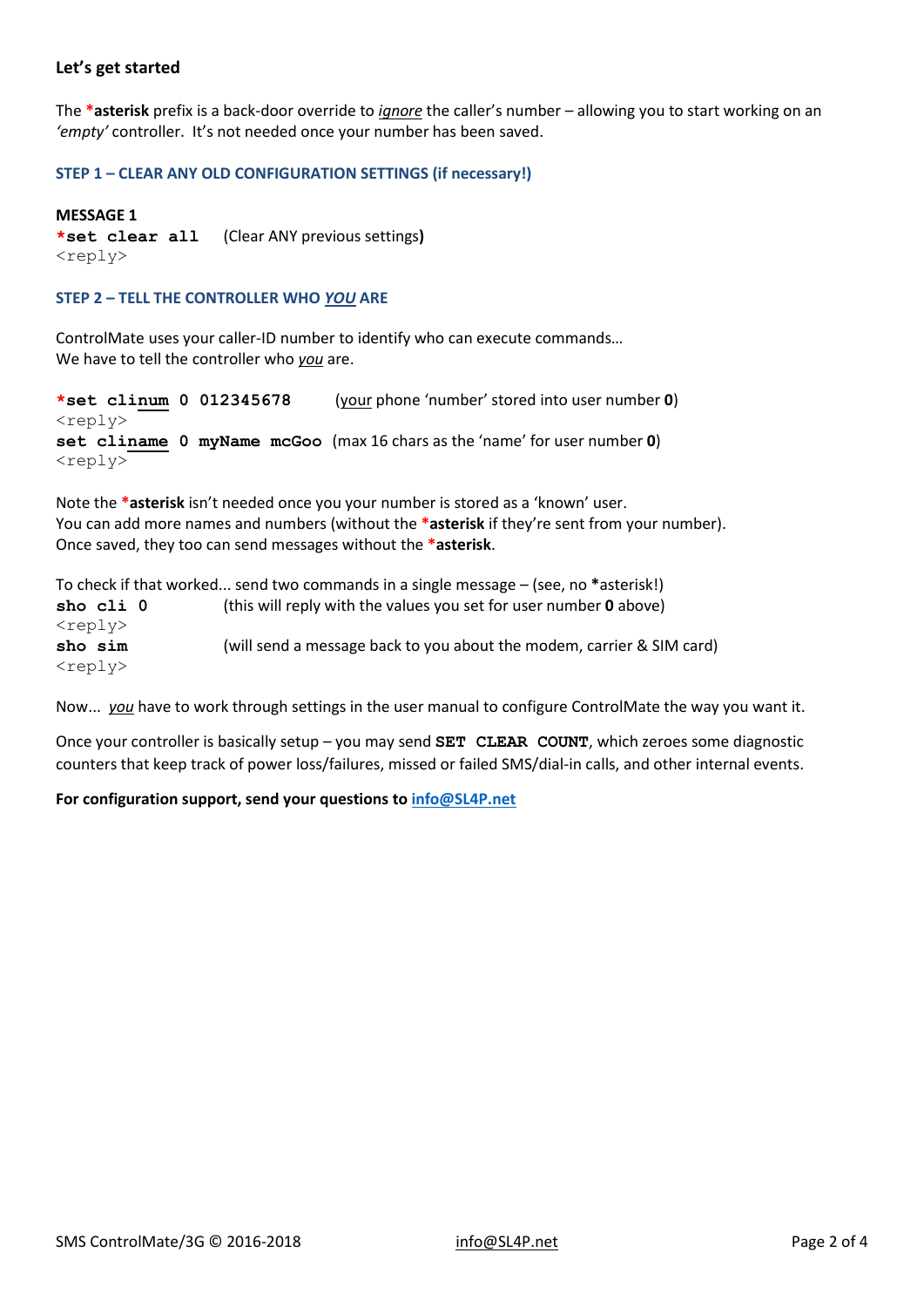## **STARTUP ISSUES**

#### **In most likely order of appearance**

### **UNABLE TO STARTUP or REGISTER TO CELL NETWORK \***

- Red (Attention) & Green (Activity) LEDs both stay on, with a short off every 20-30 seconds.
- The LED status panel walks across the red & green LEDs, but never reaches the 'all–on' state. This cycle steps between the 5<sup>th</sup> and 6<sup>th</sup> red/green pair several time, then attempts to restart until cell registration has completed.
- Low/no cell coverage
- Antenna location, cable damage
- SIM not installed correctly
- SIM PIN-locked
- Low supply voltage

#### **UNABLE TO** *SEND* **MESSAGES**

- Low SIM account credit allows receive only
- Low/no cell signal coverage
- Administrator must enable INSMS or OUTSMS for CLI users.
- Corrupted ON/OFF message text (known bug in older units re-set the INON and INOFF text)

#### **UNABLE TO** *RECEIVE* **COMMANDS**

- Invalid Caller-ID from sender a query will be returned to the caller. (Can't match any CLI members)
- Low/no cell signal coverage

#### **\* COVERAGE & CONNECTIONS**

There are several mobile bands between 850 and 2100 MHz– spread randomly among different carriers in different regions. This is the reason we provide two optional modems – one is generally suited to Telstra regions, and the other to Optus/Vodafone networks (and their affiliates).

The 1800-2100 MHz bands are *rarely* useful in outlying regional areas. Telstra has the widest 800-950 MHz coverage in rural locations.

To 'connect' to the cellular network (slow blink green Activity LED), a SIM card must be installed – but that only permits the modem to 'connect' – not to send or receive.

If the account has been *activated* – with most carriers, the controller can 'receive' messages.

But ONLY if the SIM account is in credit – can the unit *send* messages.

For these reasons – you may be able to send commands *to* the controller – and they will be acted upon, but the controller is unable to reply or send messages back to you or any other CLI member.

To locate nearby mobile cells within Australia – visi[t https://www.rfnsa.com.au/](https://www.rfnsa.com.au/)